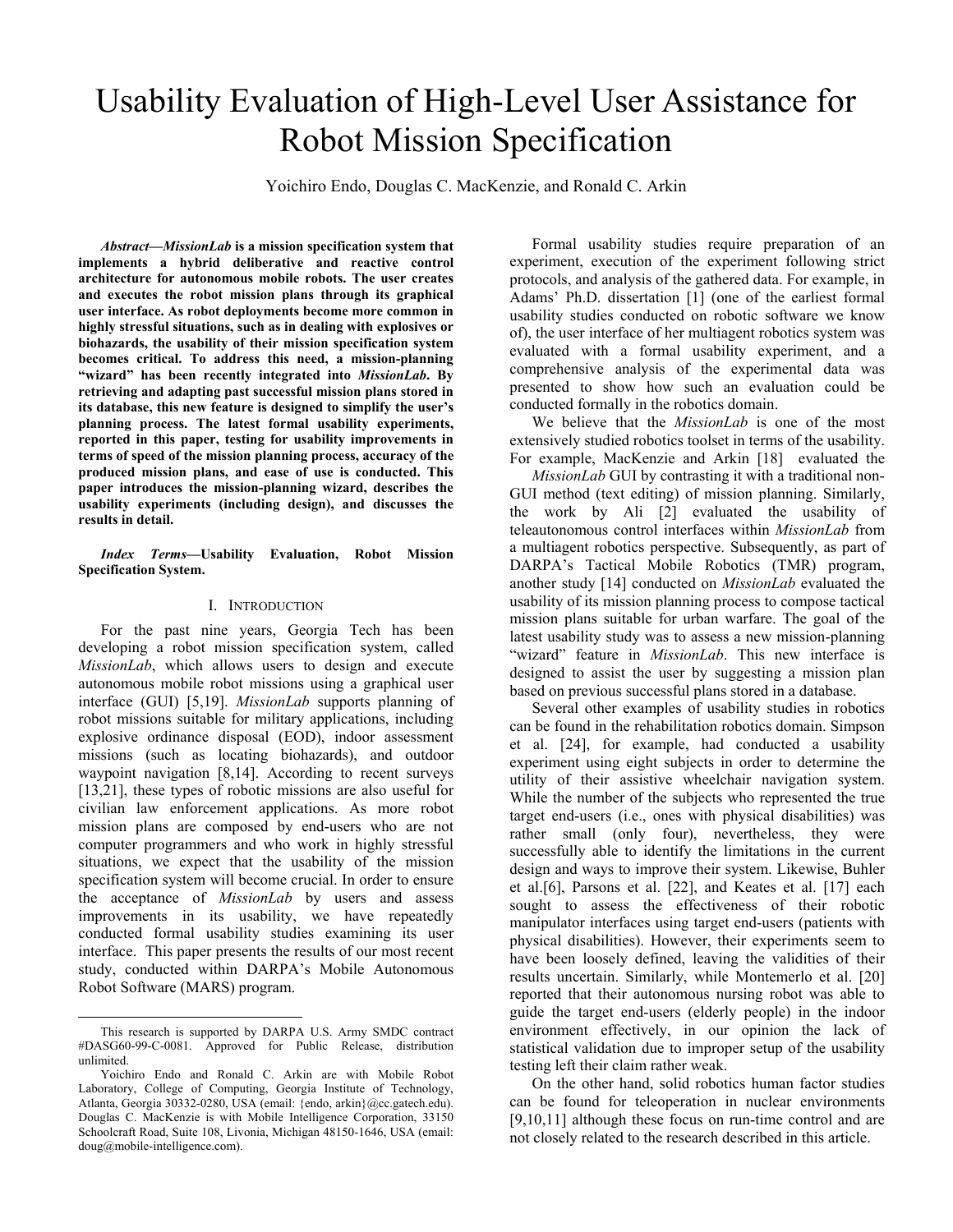An overview of *MissionLab* and the new missionplanning wizard are presented in Section II. A description of our latest usability study, including preparation, execution, and analysis of the data gathered is described in Section III. Finally, Section IV presents our conclusions.

# *II. MISSIONLAB*

This section presents an overview of the existing *MissionLab* mission specification capabilities (called the "Basic Features") and the new mission-planning wizard. *MissionLab* embodies a hybrid deliberative and reactive control system as defined by the Autonomous Robot Architecture (AuRA) [3,4]. It runs under RedHat Linux, and can control various commercial robots, including ATRV-Jr (iRobot), AmigoBot (ActivMedia), Nomad 200 (Nomadic Technologies), and many others. The software is freely available on the Georgia Tech Mobile Robot Laboratory website $<sup>1</sup>$ .</sup>

# *A. Mission Planning Using MissionLab's Basic Features*

In *MissionLab*, the user composes a mission plan using a set of finite state acceptors (FSAs) (details on the use of FSAs in this context can be found in [3]). The userspecified plan consists of tasks (behavioral states) and perceptual triggers (transition functions). A task is an assemblage of behaviors that the robot executes, and a perceptual trigger is a condition that, when true, causes a state transition to the subsequent task. The user creates a mission by choosing an appropriate sequencing of tasks by adding perceptual triggers to control the order of execution.

FSA-based mission composition is performed using the *CfgEdit* (Configuration Editor) module. Figure 1 depicts an example FSA mission representation created in *CfgEdit*. The tasks appear as circles and the perceptual triggers are represented as arrows. The mission shown is an example of an explosive ordinance disposal (EOD) mission, where *Start*, *LookFor*, *MoveToward*, *PickUp*, *PutInEOD*, and *Terminate* are tasks, and *Immediate*, *Detect*, *Near*, *Holding*, *NotHolding*, and *NotDetected* are the perceptual triggers. In this mission, the robot immediately looks for a mine, and once it is detected, the robot moves towards the mine, picks it up, then carries it to an EOD area, and disposes of it there. If no mines are detectable, the robot returns to its home base and terminates the mission.

The "waypoints specification" tool is another basic feature that has been implemented in *MissionLab*. The user places a waypoint on a map-like representation of the area called an "overlay". The coordinates of these waypoints are then translated into a series of (*GoTo*, *Near)* FSA statetransition pairs. These *GoTo* tasks command the robot to move towards the specified waypoint coordinates and when the robot reaches the waypoint the *Near* trigger activates, causing a transition to the next task.

Even though the process of creating a mission plan is assisted by the *MissionLab* GUI, it still requires the user to laboriously specify all aspects of the mission. The new

l

mission-planning wizard was designed to reduce this burden using case-based design techniques.



Figure 1: Example FSA for explosive ordinance disposal (EOD) mission.

## *B. The Mission-Planning Wizard*

Recently, a new mission-planning "wizard" feature was created and integrated into the *MissionLab* system. This tool was designed to help users build mission plans by retrieving and adapting previous successful missions to fit the new situation. Its design was especially intended to benefit users who repeatedly create complex, but somewhat similar missions. The evaluation of the mission-planning wizard's usability is the focus of the experimental study described in the remainder of this article.

The mission-planning wizard supports the user's mission specification process by suggesting a plan that potentially meets the user's intention. As shown in Figure 2, past successful missions are stored in the database of *miCBR*, a Java-based program developed by Mobile Intelligence Corporation. In *miCBR*, a previous successful mission, described in Configuration Description Language (CDL) [15,19] is stored as a "case" along with indexing features (requirements and preferences), unique identifiers, and its quantitative status (Figure 3). The user specifies the following requirements and preferences in order to specify a plan using the mission-planning wizard:

- *Task Category*: Defines the high-level task that should be performed in this segment of the mission. Note that this high-level "task" is different from the behavioralstate task mentioned in conjunction with FSA-based mission plans in Section II.A. This high-level task is a segment of the FSA-based mission, and a particular implementation can contain a complete FSA with its own behavioral-state tasks and perceptual triggers. The task categories used in the usability experiments include *Biohazard*, *EOD*, and *Waypoints*.
- *Environment*: Specifies whether the high-level task will be conducted inside a building or outdoors.

<sup>1</sup> http://www.cc.gatech.edu/ai/robot-lab/research/MissionLab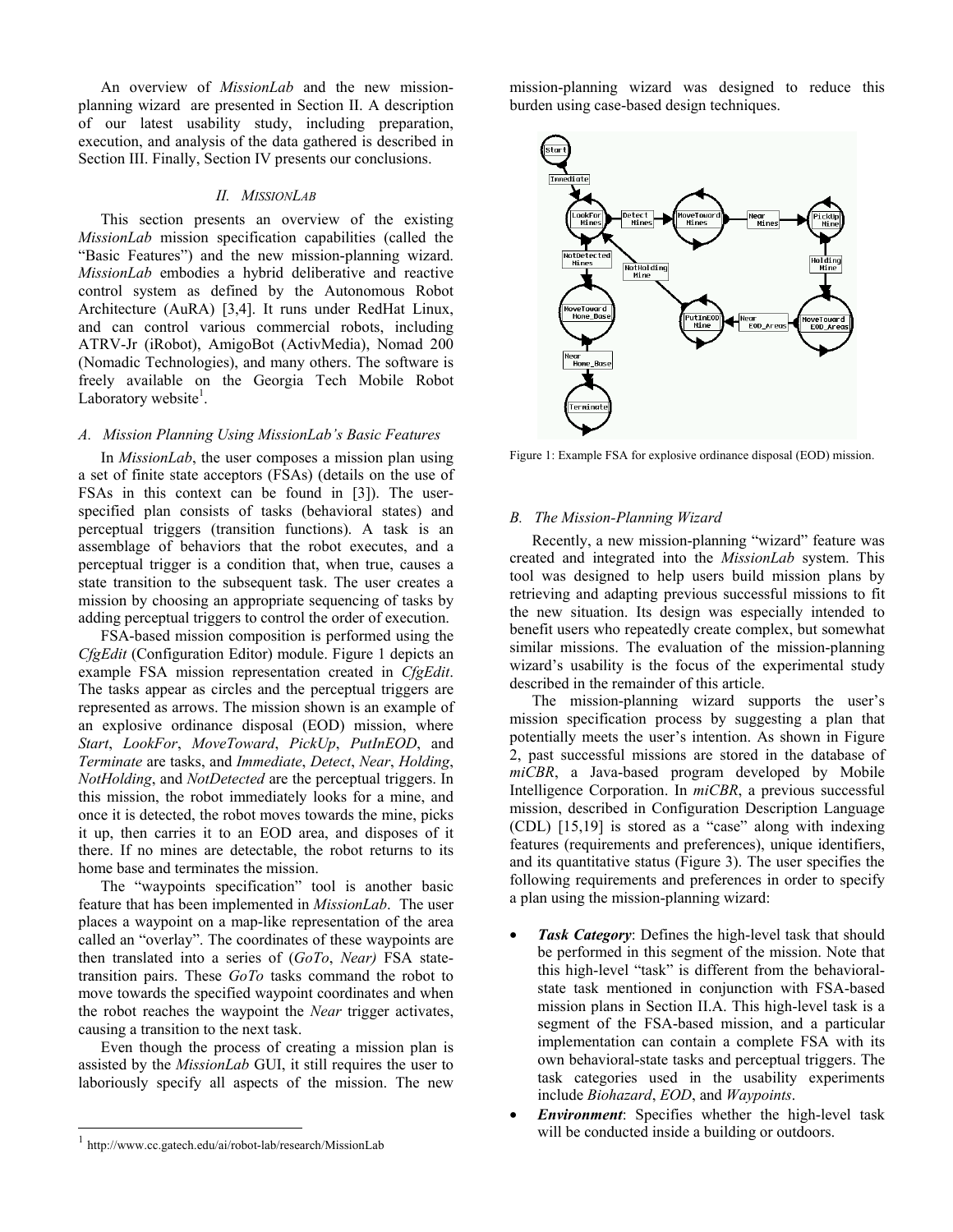- *Localization Method*: States the user's preference for using maps (GPS, gyroscope, etc.) or perceivable landmarks (color cues, object shapes, etc) for navigation.
- *Enemy Consideration*: Indicates whether the possible existence of an enemy agent should be considered during planning.
- *Number of Robots*: Indicates how many robots are involved in the overall mission.
- *Maximum Velocity*: Specifies the upper speed limit that the robot is allowed to travel*.*
- *Aggressiveness:* Specifies the suggested average speed of the robot.
- **Starting Coordinates:** Specifies the robot's starting position for this segment.



Figure 2: Mission specification using the *MissionLab* system with the mission-planning wizard feature. The user plans a mission on an overlay by specifying the requirements and preferences of the mission. Based on the requirements and preferences, the mission-planning engine in *miCBR* then suggests a plan from stored past successful mission plans within the database. The user can modify the suggested FSA-based plan if so desired. The resulting mission plan can then be compiled, and executed on a simulated or real robot.

| TaskCategory:<br>Environment:<br>LocalizationMethod:<br>EnemyConsideration:<br>NumberOfRobots:                                              | EOD<br>Outdoor<br>UseLandmarks<br>False | CaseID:<br>Quality: | 237<br>0.75 |  |
|---------------------------------------------------------------------------------------------------------------------------------------------|-----------------------------------------|---------------------|-------------|--|
| CaseData: bindArch AuRa.urban;<br>InsBP \$AN 1403 from movement(<br>base vel = $\{0.1\}$ ,<br>bound to = base: DRIVE W SPIN(<br>$v = FSA$ ( |                                         |                     |             |  |

Figure 3: Example of a mission plan stored in the *miCBR* database. The case features (requirements and preferences) appear in the upper-left, identifiers and status in the upper-right, and the case data (a mission plan described in CDL) are shown in the bottom. This case is relevant when a user tries to create a mission where one robot conducts an EOD task outdoors and the exact location of the mines are not available, and an enemy agent is not likely to be present.

The user specifies these mission requirements and preferences using the *mlab* map-interface module. Figure 4 shows an example where the user is creating a mission in which a robot conducts an EOD task at the "Expected Refugee Camp Site" location, after first following two waypoints from the initial start position (labeled "StartPlace"). The user first has to specify the two "waypoint" tasks by setting the *Task Category*. *Task Category* is selected using the *Waypoints* icon button from the toolbox window (upper left). Once the user places the two waypoints on the field, he/she next places an *EOD* task. The clicked map locations are automatically translated to *Starting Coordinates*. Selecting the *Number of Robots* and the *Maximum Velocity* is done in the "Mission Preference" window (upper right), and the rest of the requirements and preferences (*Environment*, *Localization Method*, *Enemy Consideration*, and *Aggressiveness*) are set in the taskdependent "Task Preference" window (lower left).



Figure 4: *mlab* as an interface of the mission-planning wizard.

After the mission requirements and preferences are specified, the information is passed to the *miCBR* module. The mission-planning engine of *miCBR* then constructs a mission plan by retrieving and adapting the mission plans that are closest to the requirements and preferences of the desired mission. For instance, in the case of the waypoints-EOD mission example mentioned above, if the requirements and preferences shown in Table 1 are sent to the *miCBR* module, it will return a mission plan similar to the one shown in Figure 5.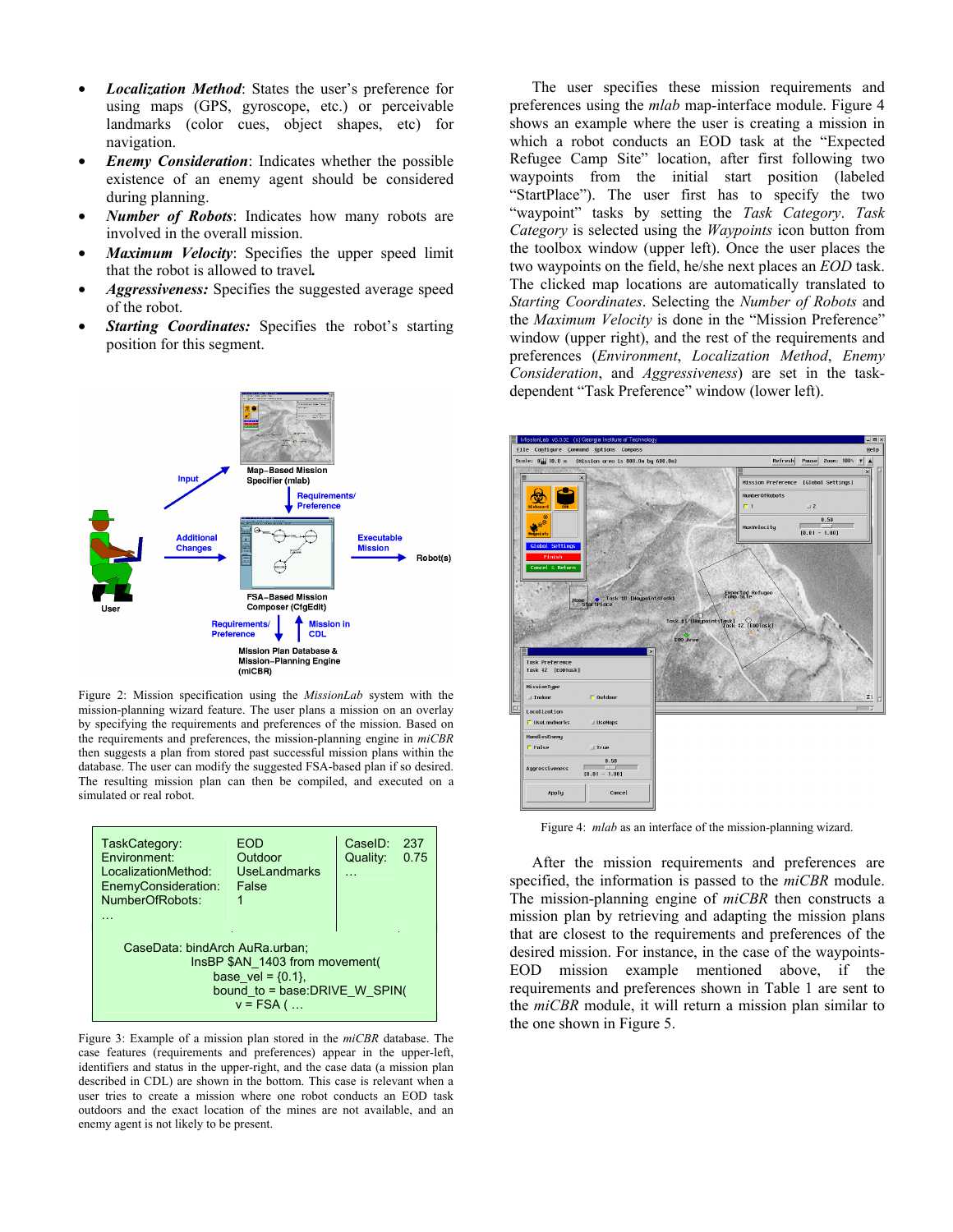| <b>Mission Plan</b>     | <b>Requirements / Preferences</b> | Value          |  |  |
|-------------------------|-----------------------------------|----------------|--|--|
|                         | <b>Task Category</b>              | Waypoints      |  |  |
|                         | Environment                       | Outdoor        |  |  |
|                         | <b>Localization Method</b>        | UseMaps        |  |  |
| 1 <sup>st</sup> Segment | <b>Enemy Consideration</b>        | False          |  |  |
|                         | Number of Robots                  |                |  |  |
|                         | Maximum Velocity                  | 0.5            |  |  |
|                         | Aggressiveness                    | 0.5            |  |  |
|                         | <b>Starting Coordinates</b>       | 301.01, 228.57 |  |  |
|                         | <b>Task Category</b>              | Waypoints      |  |  |
|                         | Environment                       | Outdoor        |  |  |
|                         | <b>Localization Method</b>        | UseMaps        |  |  |
| $2nd$ Segment           | <b>Enemy Consideration</b>        | False          |  |  |
|                         | Number of Robots                  |                |  |  |
|                         | Maximum Velocity                  | 0.5            |  |  |
|                         | Aggressiveness                    | 0.5            |  |  |
|                         | <b>Starting Coordinates</b>       | 401.61, 197.18 |  |  |
|                         | <b>Task Category</b>              | <b>EOD</b>     |  |  |
|                         | Environment                       | Outdoor        |  |  |
|                         | <b>Localization Method</b>        | UseLandmarks   |  |  |
| 3 <sup>rd</sup> Segment | <b>Enemy Consideration</b>        | False          |  |  |
|                         | Number of Robots                  |                |  |  |
|                         | Maximum Velocity                  | 0.5            |  |  |
|                         | Aggressiveness                    | 0.5            |  |  |
|                         | <b>Starting Coordinates</b>       | 499.80, 174.65 |  |  |

Table 1: Example requirements and preferences for a Waypoints-EOD mission.



Figure 5: Mission plans suggested by the mission-planning wizard based on the example requirements and preferences shown in Table 1; (a) high level representation of the mission plan, showing two waypoints task, and an EOD task; (b) the nested sub-FSA for the EOD task in (a).

# III. USABILITY STUDY

The reason for the usability study was to determine whether the mission-planning wizard actually improved the usability of *MissionLab* in terms of the user's mission planning experience. In this section, both preparation of the usability experiment, and the results of the experiment are explained.

# *A. Preparing the Usability Experiment*

The flow chart depicted in Figure 6 illustrates our recommended procedure to follow when preparing usability experiments of this kind. In the figure, an arrow denotes a dependency of one block (step) on another; the step in the upper block has to be taken before the step in the lower block can be executed.

First, hypotheses of expected usability improvements in the system should be established. These hypotheses will allow the experimental designer to focus on relevant aspects of the usability, and then determine appropriate experimental methods to measure them. After the experimental methods are identified, the questions regarding subject demographics (e.g., "what kind of backgrounds the experiment participants should have?") and the hardware setup (e.g., "what kind of equipment do we need?") can be answered. Documentation necessary for the experiment, such as protocols, can then be prepared based on the determined experimental methods and the expected subject backgrounds. The experimental software can be prepared once the system hardware is configured. Finally, we recommend recruitment of the subjects to be started only when the expected duration of the experiment is known. Such estimation, however, may be only available after running a dry-run session using the complete protocols and software. Examples from our experiment are provided below.



Figure 6: Recommended steps for preparing the usability experiment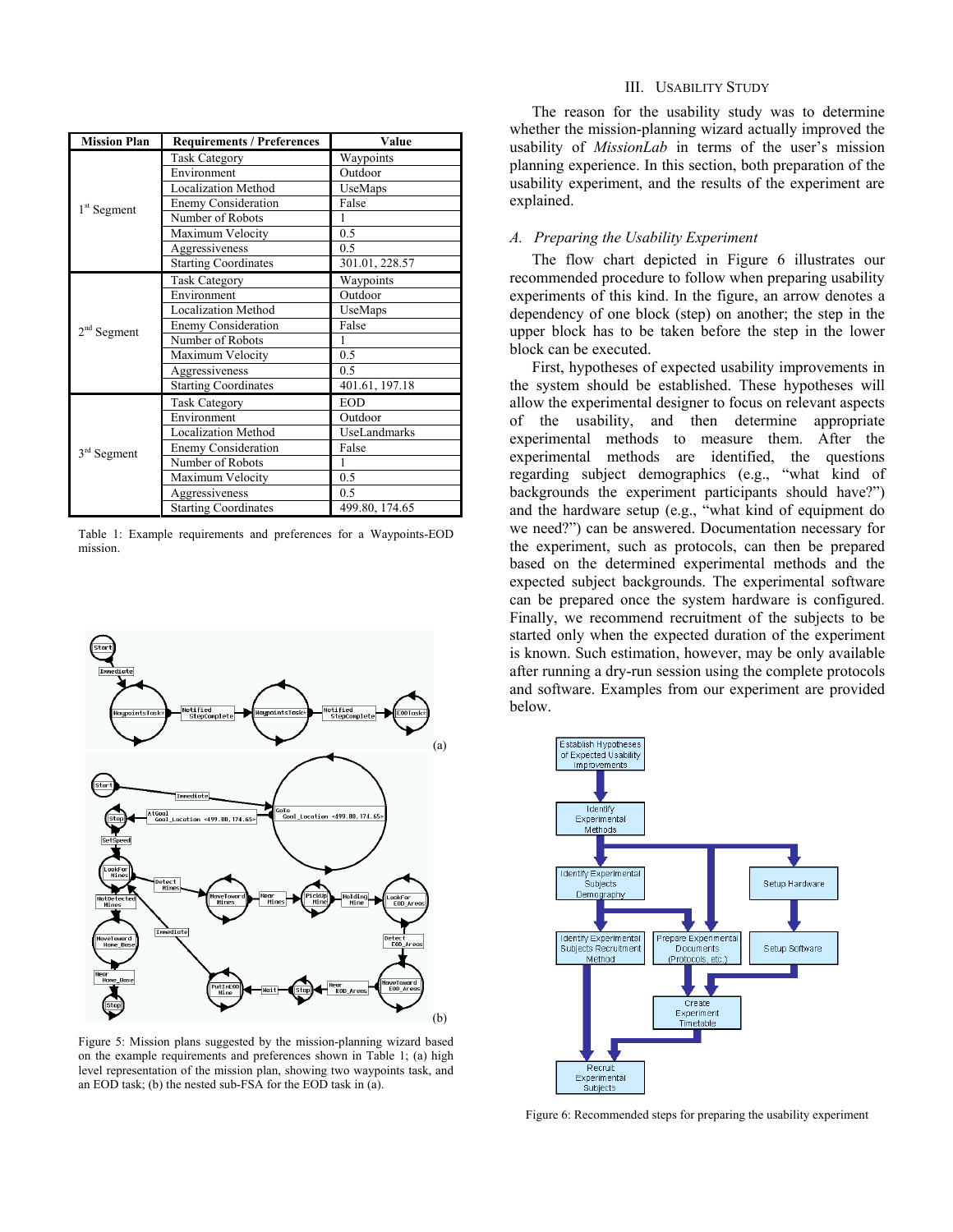# *1) Hypotheses*

The following form the hypotheses of expected usability improvements, and are used to guide the experiment to measure quantitatively just how much, if at all, the missionplanning wizard improves the usability of *MissionLab*.

|                      | Hypothesis 1: The mission-planning wizard reduces the time |  |  |  |
|----------------------|------------------------------------------------------------|--|--|--|
|                      | required to create a suitable mission plan.                |  |  |  |
|                      | the<br>Hypothesis 2: The mission-planning wizard increases |  |  |  |
|                      | accuracy of mission plans created by users.                |  |  |  |
| <i>Hypothesis 3:</i> | Users find it easier to create a mission plan with         |  |  |  |
|                      | the mission-planning wizard than without it.               |  |  |  |

In other words, the usability experiment was specifically tailored to verify whether: (1) the amount of the time it takes during the mission planning process using the mission-planning wizard would be indeed less than using the system with just the basic features of *MissionLab*; (2) the robot running the mission plan created with the missionplanning wizard would have better performance than the one created without it (in terms of accomplishing the mission requirements for a particular class of missions); (3) users creating a mission plan using the mission-planning wizard would find *MissionLab* easier to use (in terms of overall usage, learning the functionality of the system, and finding appropriate buttons) than users who create mission plans using only the basic *MissionLab* features.

#### *2) Experimental Methods*

The above hypotheses were evaluated by comparing *MissionLab* systems with and without the mission-planning wizard. All of the experimental subjects went through a series of tutorials and two sets of tests. In Test 1, each subject was asked to create a realistic military mission (indoor assessment) for a single robot. The scenario is based on our real robot experiments reported in [8] and [14]. To add to the complexity to the mission, in Test 2, the subject was asked to create a similar indoor-assessment mission using two robots. This mission involved the coordination of two robots in the presence of an enemy agent.

To measure the effectiveness of the mission-planning wizard, the subjects were divided into two control groups. For the first group (Group A), the tests were carried out using the basic *MissionLab* features (i.e., no missionplanning wizard). The second group (Group B) was introduced to the mission-planning wizard during one of the tutorials, and, unlike Group A, the mission-planning wizard was available to the subject during the tests.

 To evaluate Hypothesis 1, time-stamps of various keyboard and mouse events generated during the tests were recorded using the *MissionLab* logging features. The most important measurement was the total time required to create each mission plan. The ability of the mission-planning wizard to expedite the mission planning process was determined by comparing the time spent in the mission planning process between Group A and Group B.

 Hypothesis 2 was evaluated by comparing the "accuracy" (success rates) of the mission plans created by the subjects; each mission plan was compiled and executed

by a *MissionLab* expert after the tests, and the accuracy of the mission was computed based on the mission-specific criteria (Table 2 and Table 3). For example, a robot executing the mission plan created for Test 1 would have to complete 10 specified tasks, while two robots for Test 2 would have finish 15 specified tasks. The percentage of the cleared tasks out of the total specified tasks was used as a metric of the accuracy.

In order to evaluate Hypothesis 3, all the subjects were asked to fill out a set of questionnaires before and after the tests. The pre-test questionnaire was designed to acquire background information about the subject, and the post-test questionnaire solicited their opinion on how easy it was to create mission plans using *MissionLab*.

Finally, 5 experiment administrators were recruited from Georgia Tech Mobile Robot Laboratory. The job of the administrators was to manage the usability experiments including subject training, and testing using predefined protocols. All of the administrators were *MissionLab* experts who had a year or more of experience developing the software.

| <b>Criterion#</b> | <b>Task to Be Cleared</b>            |  |  |  |  |
|-------------------|--------------------------------------|--|--|--|--|
|                   | Robot followed waypoints             |  |  |  |  |
|                   | Robot entered the building           |  |  |  |  |
|                   | Robot proceeded along the hallway    |  |  |  |  |
|                   | Robot entered a room                 |  |  |  |  |
|                   | Robot surveyed a room                |  |  |  |  |
|                   | Robot alerted for biohazard          |  |  |  |  |
|                   | Robot marked the door                |  |  |  |  |
| 8                 | Robot entered more than one room     |  |  |  |  |
| 9                 | Robot turned back at end of the hall |  |  |  |  |
|                   | Mission terminated after alerting    |  |  |  |  |

Table 2: Mission-specific criteria for Test 1 (Appendix A). The subjectgenerated mission plans were compiled and executed in simulation to examine the percentage of these criteria being met by the simulated missions. This percentage was considered to be the "success rate" of the mission.

| <b>Criterion#</b> | <b>Task to Be Cleared</b>             |  |  |  |
|-------------------|---------------------------------------|--|--|--|
|                   | Robot1 followed waypoints             |  |  |  |
| $\overline{c}$    | Robot2 followed waypoints             |  |  |  |
| 3                 | Robot1 entered the building           |  |  |  |
| 4                 | Robot2 entered the building           |  |  |  |
| 5                 | Robot1 proceeded along hallway        |  |  |  |
| 6                 | Robot1 entered a room                 |  |  |  |
|                   | Robot2 overwatched Robot1             |  |  |  |
| 8                 | Robot1 ducked from an enemy           |  |  |  |
| 9                 | Robot2 ducked from an enemy           |  |  |  |
| 10                | Robot1 surveyed a room                |  |  |  |
| 11                | Robot1 alerted for biohazard          |  |  |  |
| 12                | Robot1 marked the door                |  |  |  |
| 13                | Robot1 entered more than one room     |  |  |  |
| 14                | Robot1 turned back at end of the hall |  |  |  |
| 15                | Mission terminated after alerting     |  |  |  |

Table 3: Mission-specific criteria for Test 2 (Appendix B).

#### *3) Experimental Subjects*

The experimental subjects who participated in this study were restricted to people who had never been introduced to *MissionLab* before. As mentioned above, the subjects were divided into two control groups: one group (Group A) who would only use the basic *MissionLab* features, and the other group (Group B) who would also be introduced to the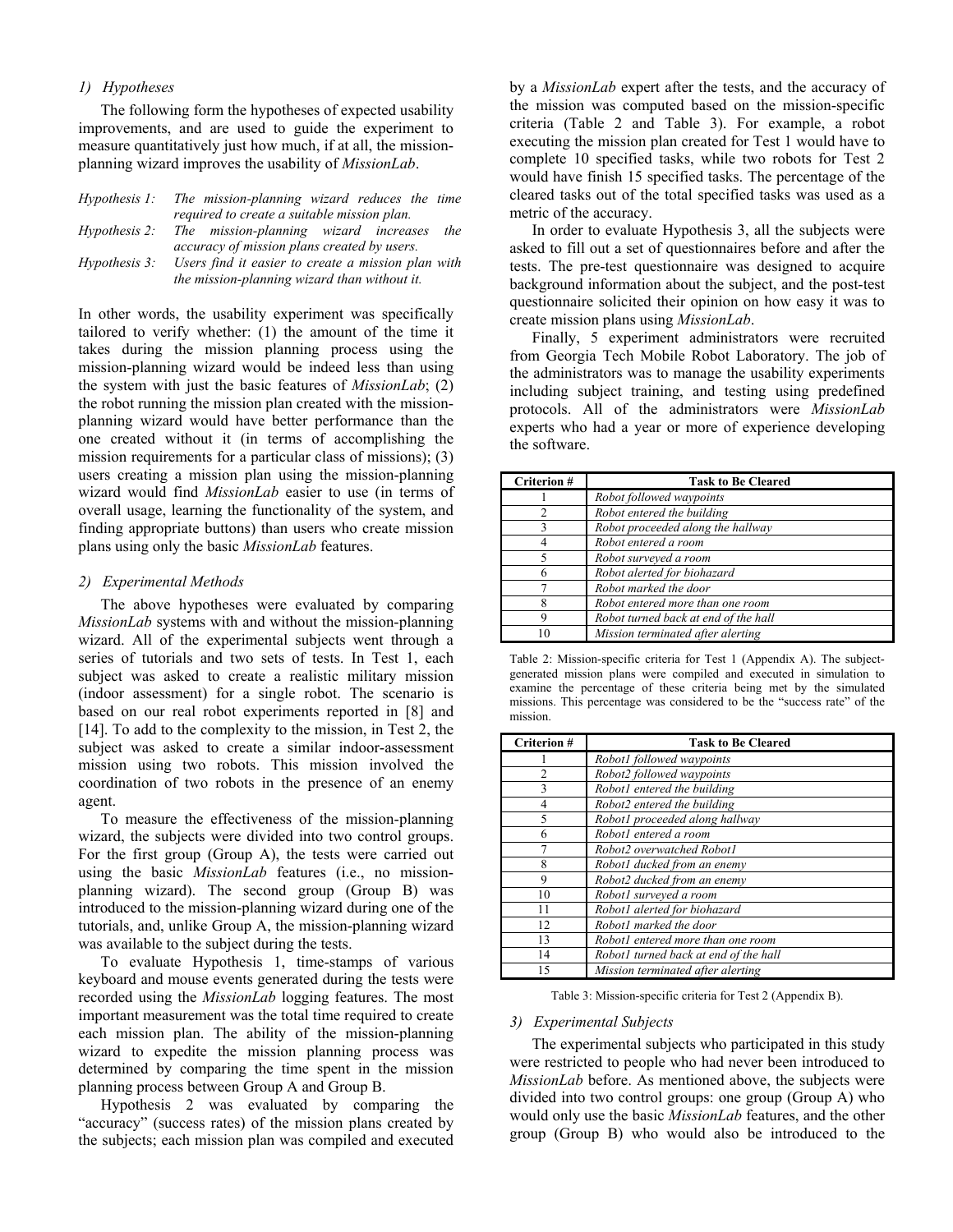mission-planning wizard in one of the tutorials. A total of 29 subjects (14 subjects in Group A, and 15 subjects in Group B) participated in the experiments. Diverse subjects were recruited so that comparisons among subjects with different backgrounds could be analyzed (Figure 7). For example, 9 out of 14 subjects in Group A, and 11 out 15 subjects in Group B had technical backgrounds. Here, any subject who either was working on a job related to, or was studying an area related to engineering, computer science, or math-related topics is considered to have a "technical background".



Figure 7: Technical demographics of the participating subjects (14 subjects are in Group A, and 15 subjects are in Group B). The two pie charts show the percentages of the subjects with technical backgrounds (engineering, computer science, or math) for each group.

 Choosing how many subjects to use in a usability testing is a crucial but difficult task. While increasing the number of the subjects is likely to increase statistical significance, it also costs more and takes more time to complete the testing. Furthermore, different researchers recommend different numbers of subjects to be used for each experimental condition: e.g., "four or five" [26], "six or eight" [16], "at least 10 to 12" [23], and "10 to 20" [25]. In our case, using 14 to 15 subjects per group (per condition of having or not having the mission-planning wizard) reflects the higher end of the above spectrum. However, we were able to recruit only 4 to 5 subjects for each group who had no technical background, which we consider a relatively small sampling size.

# *4) Experimental Documents*

Brief descriptions of all the documents used during the experiments follow; the first two documents are forms filled out by the subjects, and the remaining documents are experiment protocols. While copies of the protocols for Test 1 and Test 2 can be found in the Appendix, readers who wish to review these documents in detail should refer to [12].

- *Consent to Be a Research Participant*: This is a legal form required by the Georgia Tech Institutional Review Board. The purpose of the experiment and the subject's rights during the experiment are explained in this document. The experiment cannot be conducted unless the subject signs this form.
- *Questionnaire*: The questionnaire serves two purposes: (1) to acquire the subject's background information before the test, and (2) to obtain opinions after the test

on how easy or difficult it was to create mission plans using *MissionLab*.

- *Tutorial 1: Back and Forth Mission*: This protocol is for the first tutorial and is designed to provide the subject with a basic introduction to *MissionLab*. In this tutorial, the subject is asked to create a simple robot mission, in which the robot simply travels between two points.
- *Tutorial 2: Approach CoC Mission*: This tutorial was designed to teach the subject how to specify waypoints using the map interface. The subject is asked to construct a mission plan where the robot travels from one location to another using waypoints placed upon an overlay by the subject.
- *Tutorial 3: EOD Mission*: This tutorial teaches the subject how to create complex FSA mission plans. The subject is asked to create a mission plan causing a robot to collect explosives from a minefield and dispose of them in a safe area.
- *Tutorial 4: Robot Communication*: This tutorial was designed to teach the subject how to create a mission plan for multiple robots, and coordinate the activities of multiple robots. Here, the subject learns these techniques by creating a simple two-robot mission plan in which one robot calls another robot to approach it, and then dismisses it after a few seconds.
- *Tutorial 5: Advanced EOD Mission*: This tutorial was provided only for subjects in Group B. It was designed to teach the subject how to use the mission-planning wizard to build mission plans. The mission-planning wizard is explained to the subject, and then he/she is asked to use it to create two EOD missions for first a single-robot and then a double-robot scenario using a specified overlay.
- *Test 1: Biohazard Mission*: This protocol is for Test 1, and the identical protocol was used for both subject groups. In this test, the subject is asked to create a robot mission plan in which the robot approaches a building by following a series of waypoints; then once it is inside the building, it proceeds along the hallway and searches every open room to check if biohazards are present. Each subject is limited to no more than 45 minutes to create the mission plan. Hard copies of the instructions (Appendix A), a list of available tasks, a list of available triggers, and the screenshots of the specified overlay are also provided to the subjects during the test.
- *Test 2: Biohazard Mission Part II:* This is a protocol for Test 2, where the subject is asked to create a mission plan similar to Test 1. The mission has to be planned, however, so that one robot watches over the other robot during the search for biohazards. As in Test 1, the duration of this test is 45 minutes. Hard copies of the instructions (Appendix B), a list of available tasks and triggers, a screenshot of a sample FSA for a biohazard mission for Test 1, and the specified overlay were provided to the subject during this test.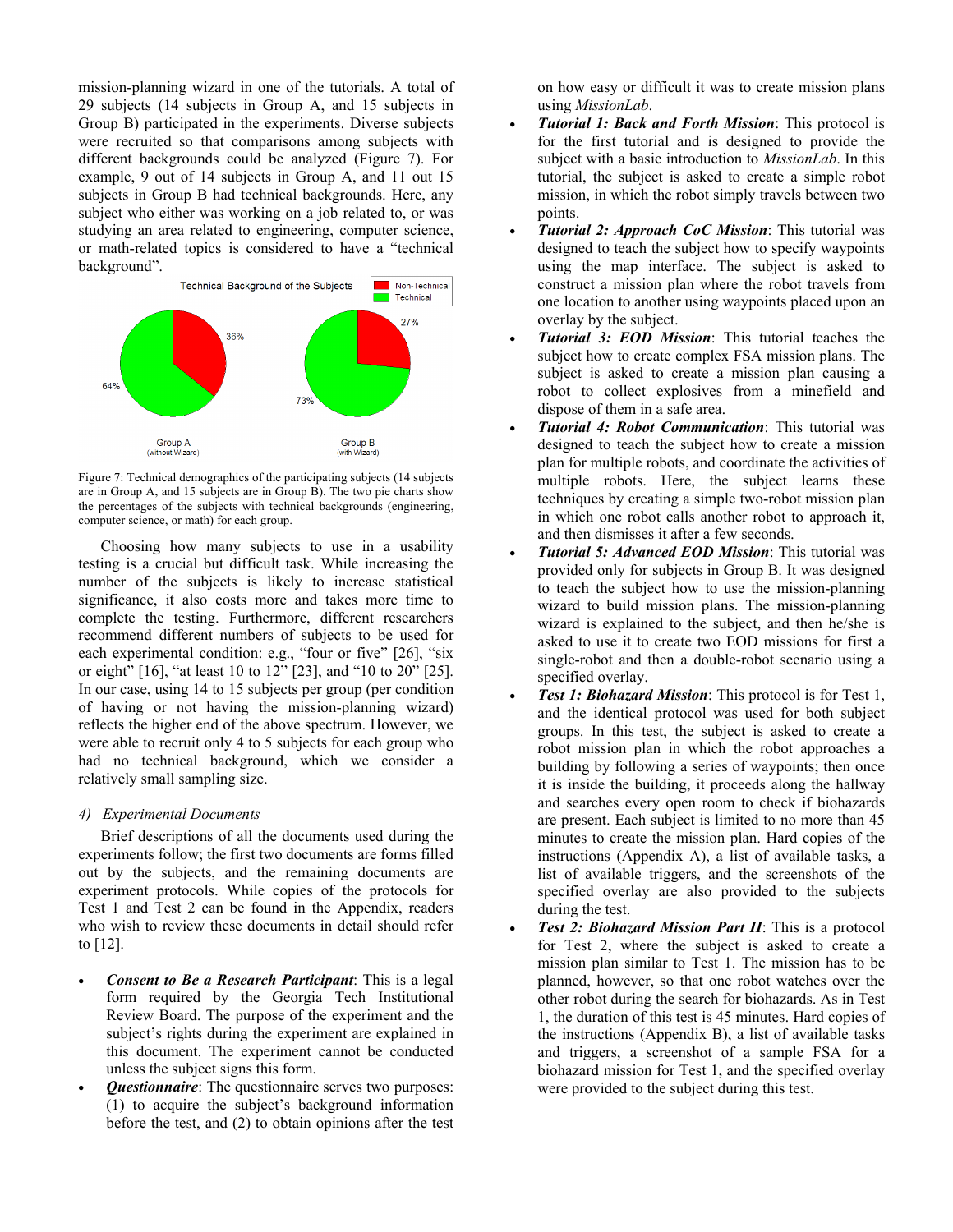# *5) Hardware and Software Setups*

The experimental equipment was set up in a quiet small office  $(150 - ft^2)$ . A Dell Latitude laptop computer (a single 267 MHz Intel Pentium II processor with 94 MB RAM) was placed in a docking station with a separate monitor (ViewSonic 22''), keyboard, and three-button mouse.

A version of *MissionLab,* capable of both enabling and disabling the mission-wizard feature, was installed on the laptop computer. In order to ease the process of analyzing the data, all the subject logs were stored systematically in separate directories; indexed by the date, subject number, and type of tests.

| Item                                                                            | <b>Duration</b>                                 |  |  |
|---------------------------------------------------------------------------------|-------------------------------------------------|--|--|
| Consent to Be a Research Participant, and<br><b>Subject Contact Information</b> | $3 \text{ min}$ .                               |  |  |
| <i><b>Ouestionnaire</b></i> (Pre-Test)                                          | $3 \text{ min}$ .                               |  |  |
| Tutorial 1: Back and Forth Mission                                              | 15 min.                                         |  |  |
| Tutorial 2: Approach CoC Mission                                                | $15 \text{ min}$ .                              |  |  |
| Tutorial 3: EOD Mission                                                         | $20 \text{ min}$ .                              |  |  |
| Break for the subject.                                                          | $10 \text{ min}$ .                              |  |  |
| Tutorial 4: Robot Communication                                                 | $20 \text{ min}$ .                              |  |  |
| Test 1: Biohazard Mission                                                       | $3$ min. Explanation $+$<br>45 min. Actual Test |  |  |
| Break for the subject. Administrator checks the<br>video/audio equipment.       | $12 \text{ min.}$                               |  |  |
| Test 2: Biohazard Mission Part II                                               | $3$ min. Explanation $+$<br>45 min. Actual Test |  |  |
| <i><b>Ouestionnaire</b></i> (Post-Test)                                         | $12 \text{ min.}$                               |  |  |
| Total                                                                           | 3 hours & 30 min.                               |  |  |

Table 4: Timetable for the Group A (without the mission-planning wizard) experiment.

| Item                                                                            | <b>Duration</b>                                 |
|---------------------------------------------------------------------------------|-------------------------------------------------|
| Consent to Be a Research Participant, and<br><b>Subject Contact Information</b> | $3 \text{ min}$ .                               |
| <i><b>Questionnaire</b></i> (Pre-Test)                                          | $3 \text{ min}$ .                               |
| Tutorial 1: Back and Forth Mission                                              | $15 \text{ min}$ .                              |
| Tutorial 2: Approach CoC Mission                                                | 15 min.                                         |
| Tutorial 3: EOD Mission                                                         | $20 \text{ min}$ .                              |
| Break for the subject.                                                          | $10 \text{ min}$ .                              |
| Tutorial 4: Robot Communication                                                 | $20 \text{ min}$ .                              |
| Tutorial 5: Advanced EOD Mission                                                | $20 \text{ min}$ .                              |
| Break for the subject.                                                          | $10 \text{ min}$ .                              |
| Test 1: Biohazard Mission                                                       | $3$ min. Explanation $+$<br>45 min. Actual Test |
| Break for the subject. Administrator checks the<br>video/audio equipment.       | $12 \text{ min}$ .                              |
| Test 2: Biohazard Mission Part II                                               | $3$ min. Explanation $+$<br>45 min. Actual Test |
| <i>Ouestionnaire</i> (Post-Test)                                                | $12 \text{ min}$ .                              |
| Total                                                                           | 4 hours                                         |

Table 5: Timetable for the Group B (with the mission-planning wizard) experiment.

#### *6) Experiment Timetable*

The maximum duration of each session for Group A was 3 hours and 30 minutes, while it was 4 hours for Group B because of their extra tutorial. The tutorials, tests, and other items, as well as the designated duration for those items are shown in Table 4 and Table 5. Each of the two tests was assigned a period of 45 minutes. However, if a subject finished planning the mission and was satisfied with the simulation results, the test was concluded. The 45-

minute testing period was chosen based on the average time (45 minutes and 2 seconds) required by subjects creating a similar two-robot mission in the previous TMR usability study [14]. While, in the TMR usability study, two tests were conducted on two separate days for each subject, both tests were conducted during a single-day session in this study. This allowed us to reduce the total days of the experiment drastically (from 133 days to 79 days) while the total number of the subjects remained the same (29 subjects).

### *B. Results*

Analysis of the data gathered during the usability experiment will now be presented. The three hypotheses introduced earlier in Section III.A were analyzed using a one-way analysis of variance (ANOVA) test and the results are discussed. The section concludes with a look at the correlation between the mission plan accuracy and the time expended by the subjects.

# *1) Hypothesis 1*

The average time subjects took to create the mission plans was compared to evaluate Hypothesis 1: "*the missionplanning wizard reduces the time required to create a suitable mission plan*." Measurement of each test duration was started when the subject began working with *MissionLab*, and ended when one of the two conditions were met: (a) the subject was satisfied with the simulation results of the composed mission plan; or (b) the 45 minutes assigned for the test had elapsed. The compilation and simulation times were subtracted from the total duration because the subject could not actively create the mission plan during those periods.

 The graph in Figure 8 shows the means of the two test durations for each group. The vertical bars in the graph denote the 95% confidence intervals, which were computed by statistical software: *STATISTICA* (version 6.0; StatSoft, Inc.). *STATISTICA* was also utilized to conduct one-way ANOVA in order to determine the statistical significance of the differences among the means. We follow standard practice and consider a difference to be significant when the *p*-value of the associated ANOVA test is less than 0.05 (5%). All the statistical hypotheses, corresponding ANOVA tables, and the results of the significance testing conducted to analyze the data mentioned in this section are presented in Appendix C.

In Test 2, the mission-planning wizard reduced the time required to create missions, with the mean of Group B's Test 2 duration (with the mission-planning wizard) significantly less than Group A's  $(p = 0.020)$ . In Test 1, however, while the mean of Group B's test duration is less than Group A's, the difference was not statistically significant ( $p = 0.095$ ).

## *2) Hypothesis 2*

The mean accuracies of the mission plans created by the subjects were compared to evaluate the hypothesis that "*the*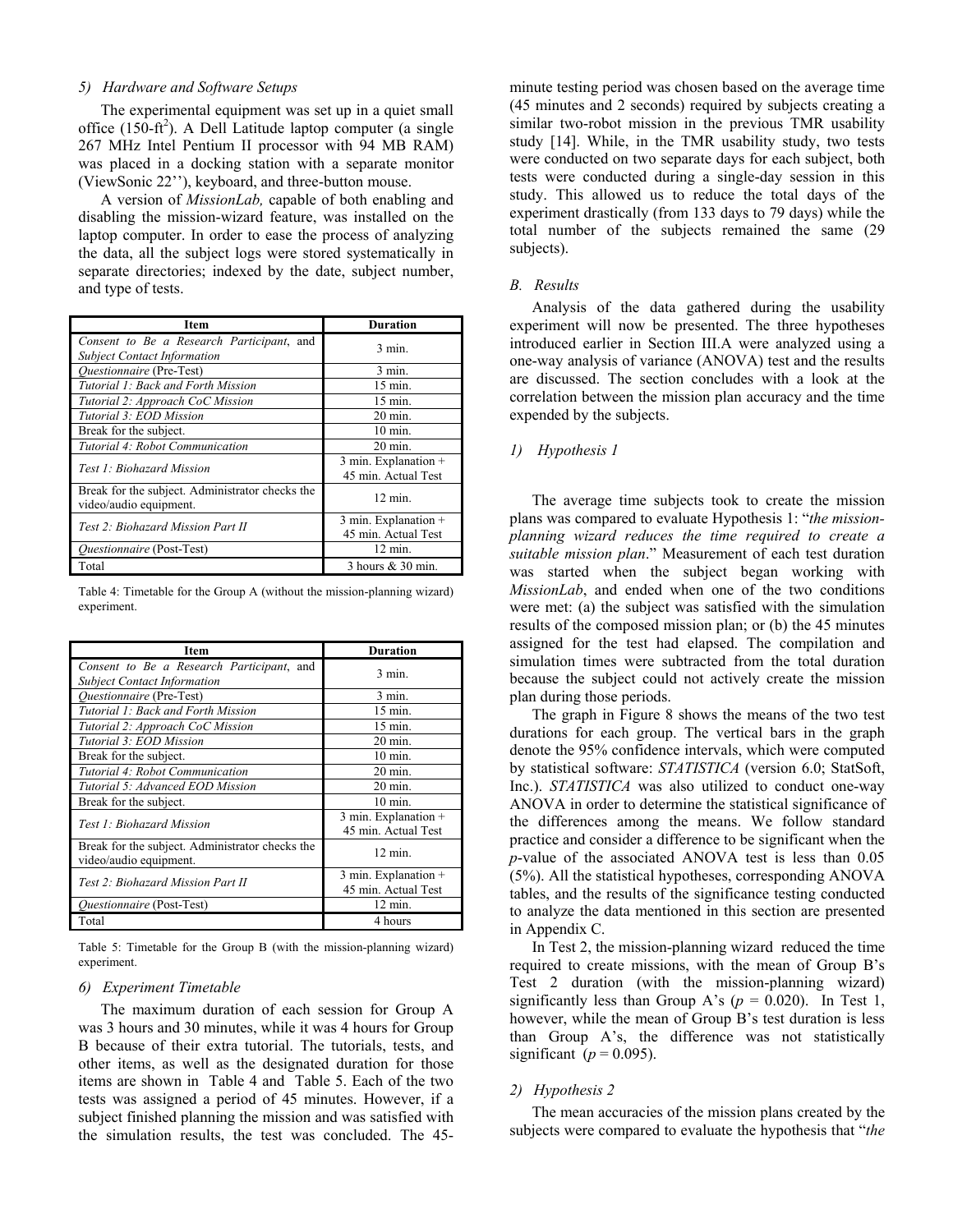*mission-planning wizard increases the accuracy of mission plans created by users*" (Hypothesis 2). As shown in Figure 9 for Test 1, no notable difference between the mean accuracies for the two groups was found (the *p*-value for the variability of two group-means on Test 1 was 0.530). However, for Test 2, the mission-planning wizard did improve the accuracy of the mission plans, as the mean success rate of Group B (with the mission-planning wizard) was significantly higher than Group A's ( $p = 0.023$ ).



Figure 8: Comparison of average test duration between the two groups for both tests. In Test 2, Group A took a relatively longer time to plan the missions than did Group B ( $p = 0.020$ ). However, for Test 1, a statistically significant difference between the two groups was not observed ( $p =$ 0.095).



Accuracy of the Mission Plan

Figure 9: Comparison of the mean accuracies of the missions created for the two tests. Group B scored significantly higher success rate ( $p = 0.023$ ) comparing to Group A in Test 2. However, for Test 1, a statistically significant difference between the two groups was not observed ( $p =$ 0.530).

# *3) Hypothesis 3*

Hypothesis 3, "*users find it easier to create a mission plan with the mission-planning wizard than without it*," was evaluated by analyzing feedback provided by subjects after the tests. They were asked to grade the difficulty of *MissionLab* using the scale 1 (very easy) to 5 (very difficult) in each of the four categories: (1) overall usage, (2) learning functionalities, (3) creating robot missions, and (4) finding buttons. The scores of the four difficulties were averaged to determine the general difficulty of *MissionLab* expressed by each subject. The graph in Figure 10 shows the means of the general difficulties depending on the group. As shown in the graph, the availability of the mission-planning wizard did not have a statistically significant impact on the general difficulties (the *p*-value for the variability of the two group-means was 0.438).

However, analyzing the group separately, a one-way ANOVA with respect to the technical background of the subjects revealed an interesting trend in terms of the general difficulty of *MissionLab*. For example, in Figure 11, the mean of the general *MissionLab* difficulty expressed by non-technical background subjects in Group A (without the mission-planning wizard) was substantially higher than those with technical background in Group A ( $p = 0.005$ ). On the other hand, as shown in Figure 12, if the missionplanning wizard was available to the subjects (i.e., Group B), there was no substantial difference between the means of the general *MissionLab* difficulties expressed by those with a technical background and those without it  $(p =$ 0.441). In this case, the mission-planning wizard has compensated for the subjects' lack of technical background. However, it should be noted that the sampling size used in this analysis was relatively small, as only 5 out of 14 subjects in Group A and 4 out of 15 subjects in Group B had non-technical backgrounds.



Figure 10: Comparison of the general *MissionLab* difficulty means between two groups. No significant difference between the two groupmeans was found  $(p = 0.438)$ .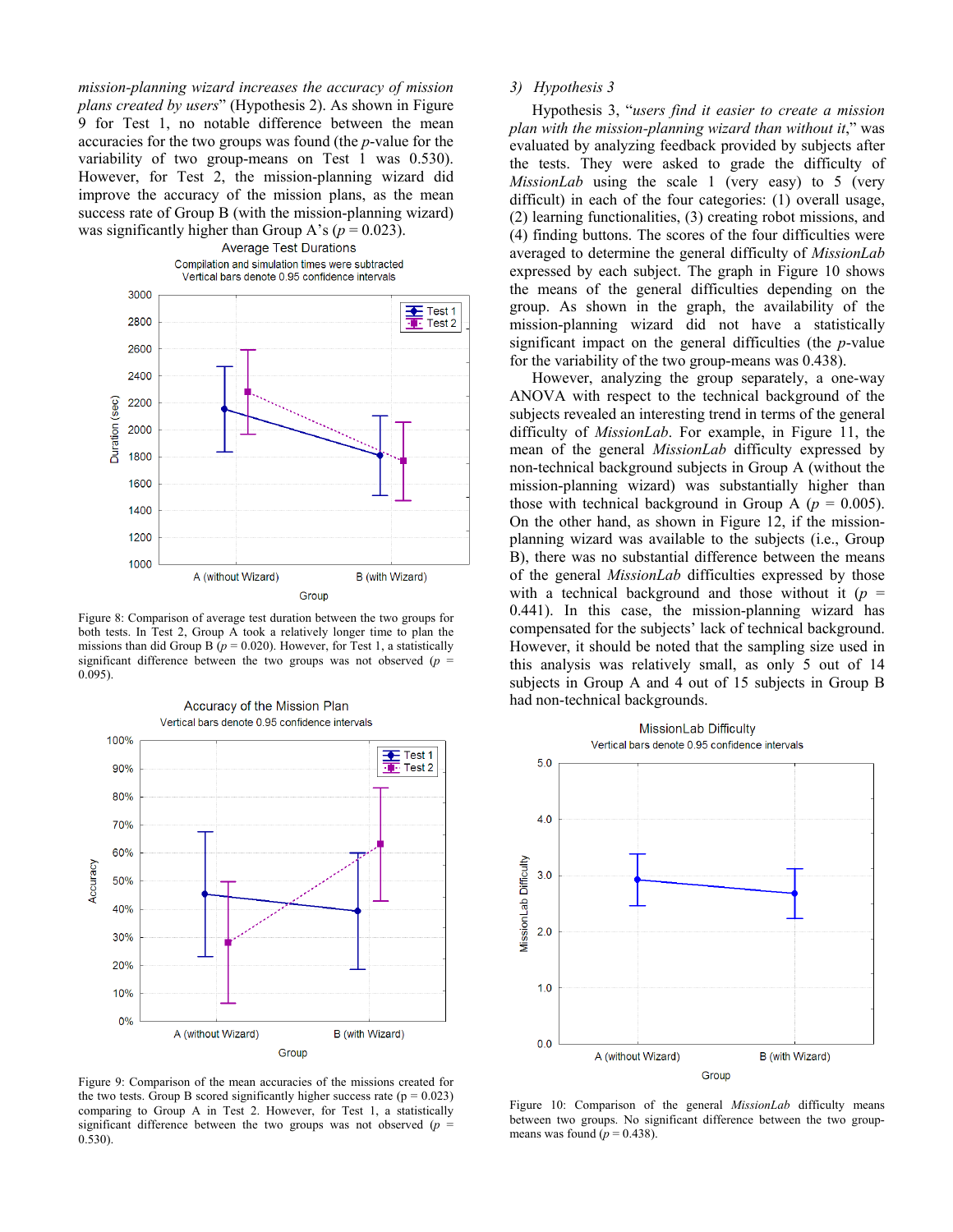

Figure 11: Comparison of the general *MissionLab* difficulty means between the Group A subjects (without the mission-planning wizard) with and without technical backgrounds. The mean of the general difficulty expressed by the Group A subjects without the technical background was substantially higher than those with the technical background ( $p = 0.005$ ).



Figure 13: Scatter plot of the test durations against the accuracies for Group A (without the mission-planning wizard).



Accuracies vs. Test Durations by Group B (with Wizard) 2800 8 å 2400 ō ö ö 2000 ö о Ė  $\circ$  $\Box$  $\circ$ ò Duration (sec) ó 1600  $\Box$ ò  $\circ_{\Box}$ 1200  $\overline{\mathbf{o}}$ ö 800 8 400 Test 1:  $r = -0.870$ þ Þ Test 2:  $r = -0.456$  $\Box$  $\overline{\mathbf{0}}$  $0.0$  $0.2$  $0.4$  $0.6$  $0.8$  $1.0$ Accuracy of the Mission Plan

Figure 12: Comparison of the general *MissionLab* difficulty means between the Group B subjects (with the mission-planning wizard) with and without technical backgrounds. There was no significant difference between the two means  $(p = 0.441)$ .

Figure 14: Scatter plot of the test durations against the accuracies for Group B (with the mission-planning wizard).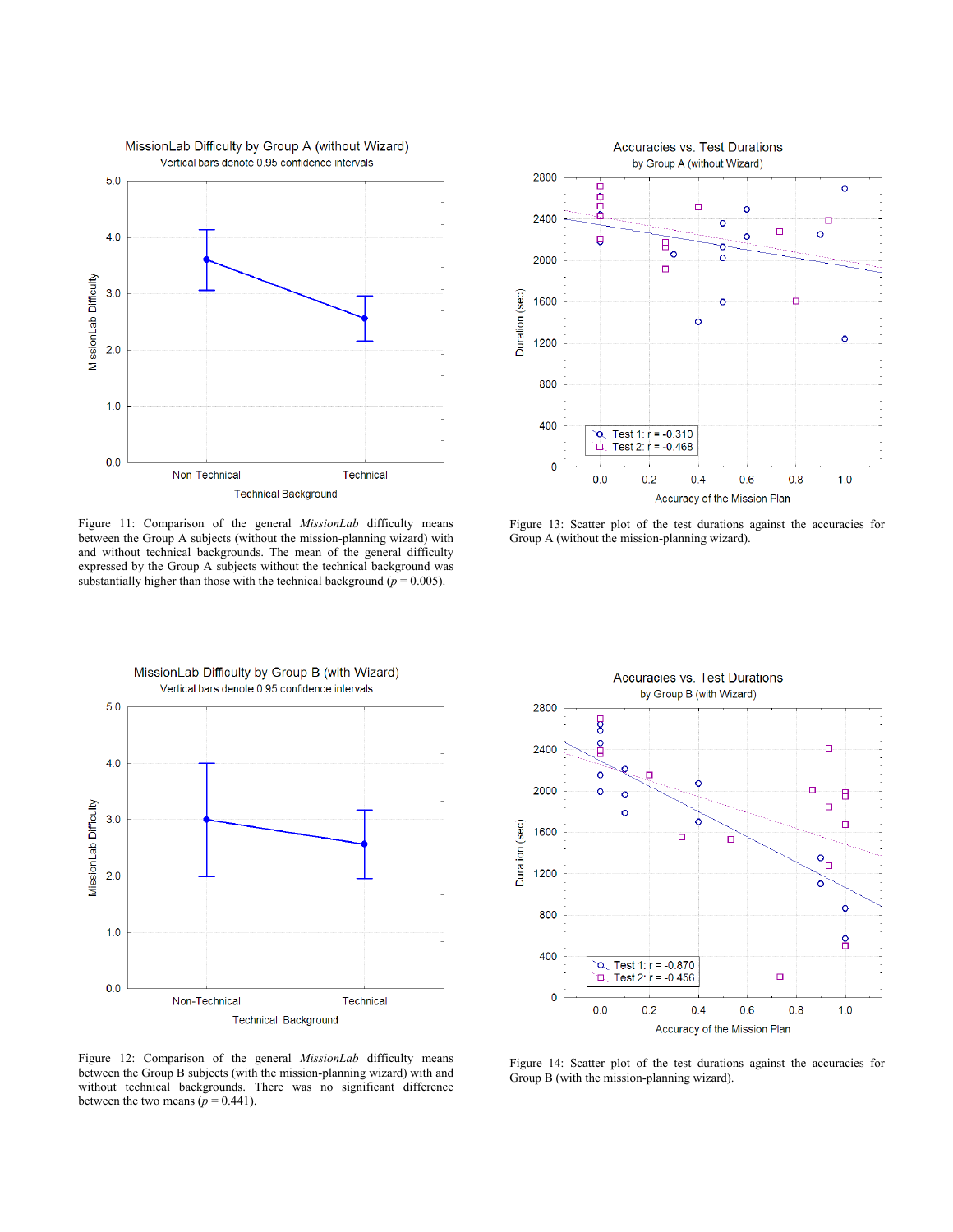# *4) Accuracies vs. Test Durations*

In order to analyze whether the quality of the mission plans was compromised by subjects rushing to finish the test, a linear correlation (Pearson's correlation coefficient *r*) between accuracy and test-duration was computed by *STATISTICA* for each group. The correlations are shown as scatter plots in Figure 13 for Group A (without the missionplanning wizard) and Figure 14 for Group B (with the mission-planning wizard). The *r* value ranges between −1 and 1. If the value is larger than 0, the relationship is direct, and if it is less than 0, the relationship is inverse. As the absolute value of *r* approaches 1, the relationship is stronger [7]. Interestingly, reverse relationships (i.e., the subjects who took less time tended to have higher accuracy) were observed for all the cases. The strength of the relationships ranged from weak  $(r = -0.310)$ ; Group A in Test 1) to strong  $(r = -0.870;$  Group B in Test 1). We therefore conclude that participants "hurrying to finish" did not compromise the quality of the mission plans, as we did not observe any direct relationships between those elements.

#### IV. CONCLUSIONS

With regard to the mission-planning wizard, the experiments demonstrated that it did indeed help reduce the amount of time required to plan a robot mission and increase the accuracy of the mission plan in Test 2. However, in Test 1, such advantages were not observed. This phenomenon is rather striking as the mission in Test 1 was simpler than the one in Test 2. A few speculative explanations can be made; 1) The mission-planning wizard works well in a complex mission, but not in a simple one; 2) During the Test 1 period, the subjects were still trying to figure out how to use the mission-planning wizard; or 3) Sampling size was still too small to obtain the appropriate statistical significance. In order to determine this, however, a different set of experiments would need to be conducted. Another advantage of the mission-planning wizard was that it compensated for a user's lack of a technical background, in terms of ease of use.

In this article, we have introduced guidelines for how to prepare usability experiments to evaluate robot mission planning systems. Since few robotics researchers assess the usability of their systems by conducting formal usability studies, these guidelines should provide value to the robotics community in and of themselves. We admit that, however, for some readers, the entire usability testing process (preparation, execution, and analyses) may appear tedious and costly. However, our experience suggests that once a usability experiment has been conducted, preparation of subsequent experiments can be completed more efficiently, as much of the procedures and documentation can be reused. Thus, we recommend that robotics researchers complete at least one formal usability experiment on their software as early as possible in order to establish a baseline for future studies.

# ACKNOWLEDGEMENT

The authors would like to thank: Dr. Thomas Collins for reviewing various documents for the usability experiment; Amin Atrash, Michael Kaess, Brian Lee, Collin Loeb, and Eric Martinson for their support of the usability experiments; and Ron Snyder, Qing Lin, and Sridevi Salagrama for their contributions to *miCBR* and missionplanning wizard development.

# **APPENDIX**

As examples, the protocols for Test 1 and Test 2 are included below. Details of other documents used in this experiment can be found in [12]. The results of significance testing are shown in Appendix C.

# *A. Protocol Used in Test 1*

#### *Test 1: Biohazard Mission (Subject Copy)*

#### *Mission:*

*Approach a building and conduct an indoor assessment for biohazard contamination.* 

#### *Background:*

*It is 7:00 AM, and you are in a foreign country (somewhere in Asia). You are part of the USA military robotics unit sent by the United Nations to investigate whether the economic sanctions against this country can be lifted. The sanctions were originally imposed due to its possession of biological weapons. According to the CIA, the building that is approximately 100 meters away from where you are standing may possibly be a factory for building biological weapons.* 

#### *Overall Task:*

*Your task is to create a robot mission plan where the robot approaches the building by following a series of waypoints. Once inside the building, it should proceed along the hallway and search every open room to check if biohazards are present. According to the CIA, the layout of this building is conventional; it has a linear corridor with rooms on both the left and right sides. However, the exact floor plan of this building is not known. The building is known to be vacant.*

#### *Note:*

*You have up to 45 minutes to finish this task.* 

*You are done with this session if you either: (1) create the mission and you are satisfied with the simulation result, or (2) until the 45 minutes are over.* 

*If you want to discard your work and start over, restart the MissionLab using Start Over button.* 

#### *Detailed Instructions:*

*Your robot is currently at StartPlace shown in "factory.ovl"* (See Figure 16). *From this position, create a series of waypoints to bring the robot inside the building (labeled as Possible Factory for Biological Weapons). Once the robot is at the entrance door, it should proceed down the hallway. When it encounters a door, it should enter the room and conduct a biohazard survey. If the survey indicates that a biohazard is present, the robot should immediately alert the user. If the survey results do not indicate the presence of a biohazard, the robot should mark the room as visited, and continue the search, surveying additional rooms as needed. If the robot ever encounters a biohazard and alerts the user, its mission is completed and it can safely terminate the mission. If the robot reaches the end of the hallway, it should turn around and travel back down the hallway, searching for additional rooms it may have not checked.*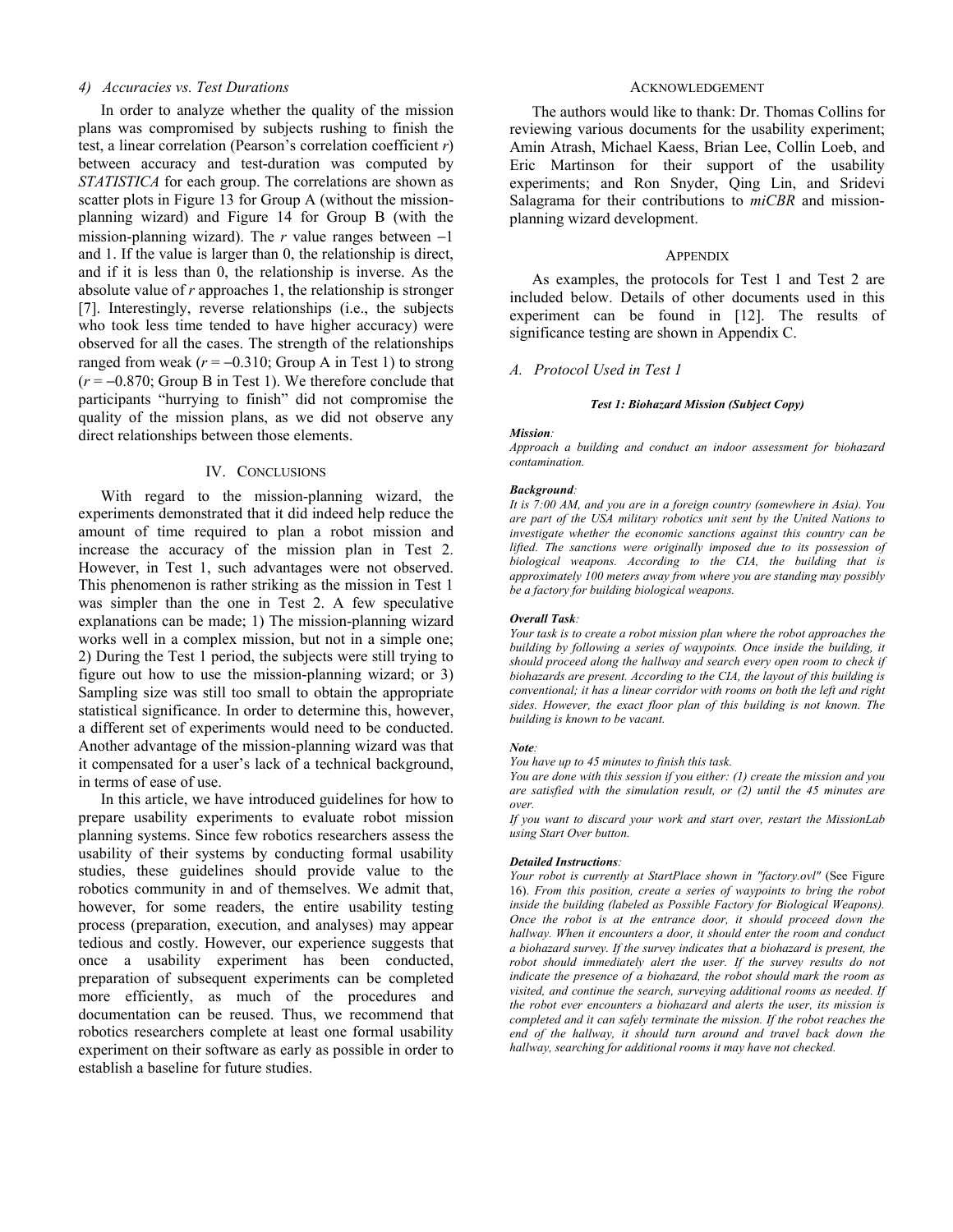

Figure 16: Overlay used in Test 1

#### *B. Protocol Used in Test 2*

#### *Test 2: Biohazard Mission Part II (Subject Copy)*

#### *Mission:*

*Approach a building and conduct an indoor biohazard assessment. This time, use two robots.* 

#### *Background:*

*It is 9:00 PM, and you are in a hostile territory (somewhere in Asia). This region of the country is controlled by a militant group who is known for its terrorist acts. The USA ground forces are expected to occupy this region within 5 hours. However, recent intelligence reports suggested that a building in this area might be a biological weapons factory. An indoor assessment of this building is crucial because unprepared ground troops should not enter if a biohazard is present.* 

#### *Overall Task:*

*Your task is to create a two-robot mission in which the robots approach the building following a series of waypoints. Once inside the building, they should proceed along the hallway and search every room that has an open door for the presence of biohazards. According to the CIA, the layout of this building is conventional; it has a linear corridor with rooms on both the left and right sides. However, the exact floor plan of this building is not known. The sentry is very likely to be present in the building.* (Page Break)

#### *Note:*

- *You have up to 45 minutes to create this robot mission.*
- *You are done with this session if you either: (1) create the mission and you are satisfied with the simulation result, or (2) when the 45 minutes are over.*
- *If you want to discard your work and restart, Use the Start Over button in MissionLab.*

#### *Detailed Instructions:*

*Your robots are currently at StartPlace shown in the "hostile\_territory.ovl".* (See Figure 17) *From this position, create a series of waypoints to bring the robots inside the building (labeled as Possible Factory for Biological Weapons). Once the robots are at the entrance door, they should proceed down the hallway. At any and every open door they encounter, one robot should enter the room and conduct a biohazard survey while the other robot remains in the hallway, near the doorway to that room, watching for a sentry to appear. If a sentry is detected, it should join the survey robot in the room and wait until the sentry leaves. If both robots are in the hallway when the sentry appears, they should both duck into the same nearby open room. If a biohazard is detected anywhere in the building, the robot should immediately alert the user, terminate the mission. As each room is checked and found to be clean, it should be marked as visited. The robots will continue their search until they reach the end of the hallway, when they should turn around and travel back down the hallway, checking any additional rooms they may have missed.* 



Figure17: Overlay used in Test 2

## *C. Significance Testing*

#### **Statistical Hypotheses:**

- a) The mean of the Test 1 durations by Group A is significantly higher than the mean of the Test 1 durations by Group B.
- b) The mean of the Test 2 durations by Group A is significantly higher than the mean of the Test 2 durations by Group B.
- c) The mean of the Test 1 accuracies by Group B is significantly higher than the mean of the Test 1 accuracies by Group A.
- d) The mean of the Test 2 accuracies by Group B is significantly higher than the mean of the Test 2 accuracies by Group A.
- e) The mean of the general *MissionLab* difficulty by Group A is significantly higher than the mean of the general *MissionLab* difficulty by Group B.
- f) The mean of the general *MissionLab* difficulty expressed by the subjects without the technical background in Group A is significantly higher than the mean of the general *MissionLab* difficulty expressed by the subjects with the technical background in Group A.
- The mean of the general *MissionLab* difficulty expressed by the subjects without the technical background in Group B is significantly higher than the mean of the general *MissionLab* difficulty expressed by the subjects with the technical background in Group B.

#### **ANOVA Results:**

| Hypo.       | ANOVA Table |         |    |                 |                | Validity of<br>Hypo. |                     |
|-------------|-------------|---------|----|-----------------|----------------|----------------------|---------------------|
| a           |             | SS      | df | MS              | F              | $\boldsymbol{p}$     | Invalid<br>p > 0.05 |
|             | Group       | 898508  | 1  | 898508          | 2.998          | 0.095                |                     |
|             | Error       | 8092984 | 27 | 299740          |                |                      |                     |
|             |             | SS      | df | MS              | $\overline{F}$ | $\boldsymbol{p}$     |                     |
| b           | Group       | 1837883 | 1  | 1837883         | 6.131          | 0.020                | Valid<br>p < 0.05   |
|             | Error       | 7794327 | 26 | 299782          |                |                      |                     |
|             |             | SS      | df | MS              | F              | $\boldsymbol{p}$     |                     |
| $\mathbf c$ | Group       | 0.062   | 1  | 0.062           | 0404           | 0.530                | Invalid<br>p > 0.05 |
|             | Error       | 4.126   | 27 | 0.153           |                |                      |                     |
|             |             | SS      | df | MS              | F              | $\boldsymbol{p}$     | Valid<br>p < 0.05   |
| d           | Group       | 0.849   | 1  | 0.849           | 5.881          | 0.023                |                     |
|             | Error       | 3.751   | 26 | 0.144           |                |                      |                     |
| e           |             | SS      | df | $\overline{MS}$ | F              | $\boldsymbol{p}$     | Invalid<br>p > 0.05 |
|             | Group       | 0.436   | 1  | 0.436           | 0.619          | 0.438                |                     |
|             | Error       | 18.990  | 27 | 0.703           |                |                      |                     |
| f           |             | SS      | df | MS              | $\overline{F}$ | $\boldsymbol{p}$     | Valid<br>p < 0.01   |
|             | Tech.       | 3.506   | 1  | 3.506           | 11.458         | 0.005                |                     |
|             | Error       | 3.672   | 12 | 0.306           |                |                      |                     |
| g           |             | SS      | df | MS              | $\overline{F}$ | $\boldsymbol{p}$     | Invalid<br>p > 0.05 |
|             | Tech        | 0.547   | 1  | 0.547           | 0.631          | 0.441                |                     |
|             | Error       | 11.261  | 13 | 0.866           |                |                      |                     |